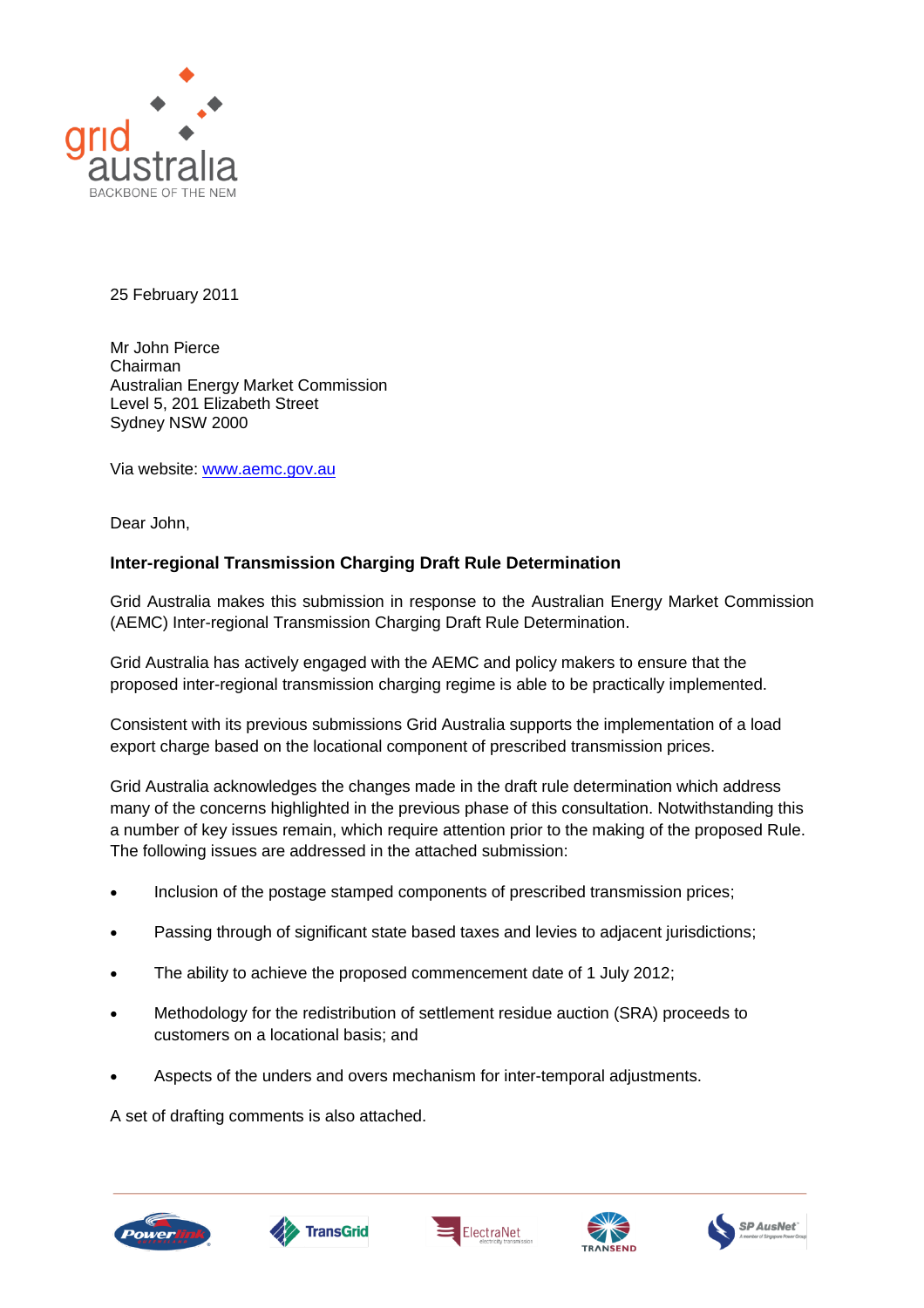Grid Australia would welcome the opportunity to work with the AEMC on specific aspects of the draft Rule prior to it being finalised.

For further information please contact Bill Jackson on (08) 8404 7969 or me on (08) 8404 7983.

Yours sincerely,

Raiser Korte

Rainer Korte **Chairman Grid Australia Regulatory Managers Group**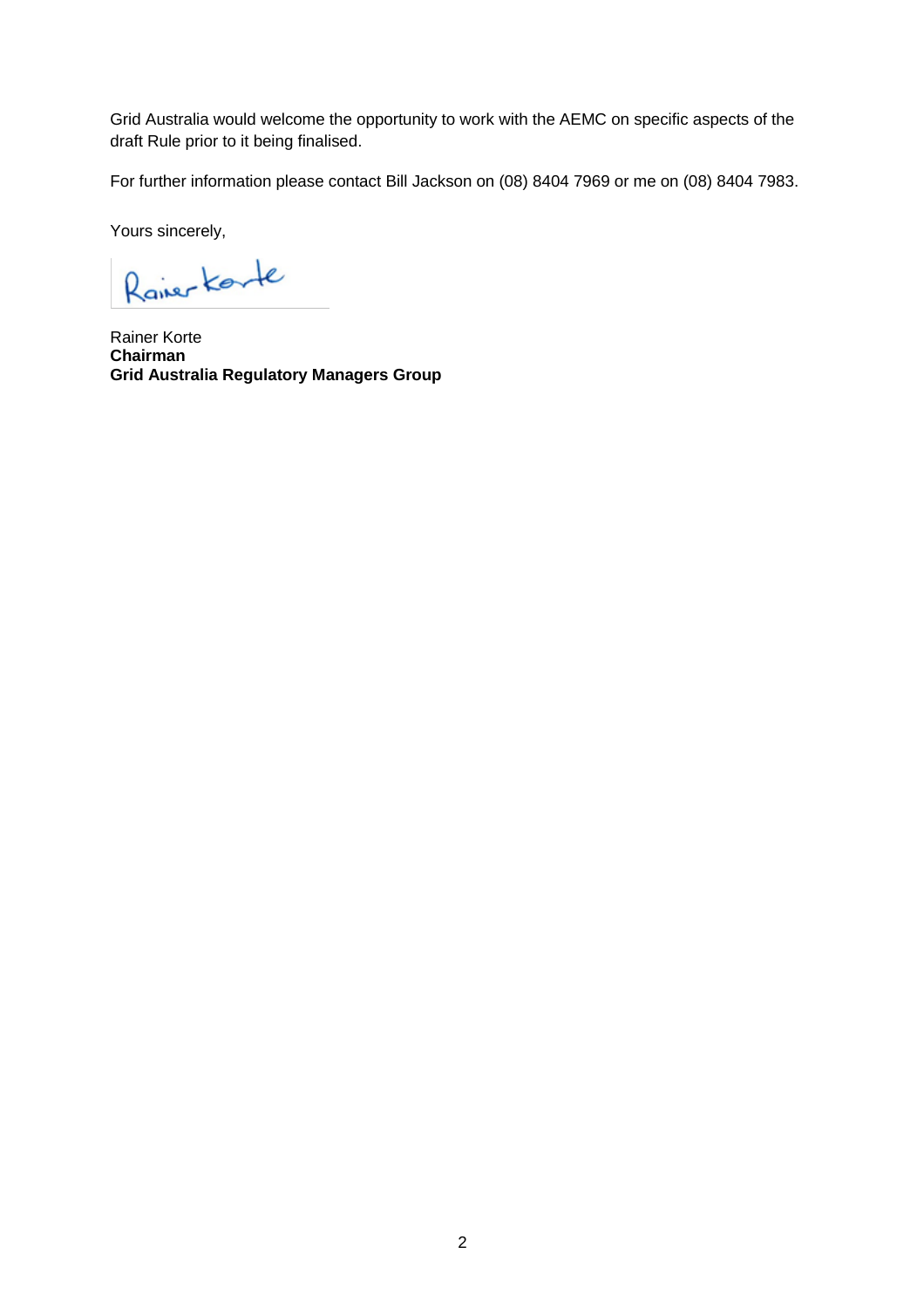

# **Inter-regional Transmission Charging Rule 2010**

Response to AEMC Draft Rule Determination

25 February 2011









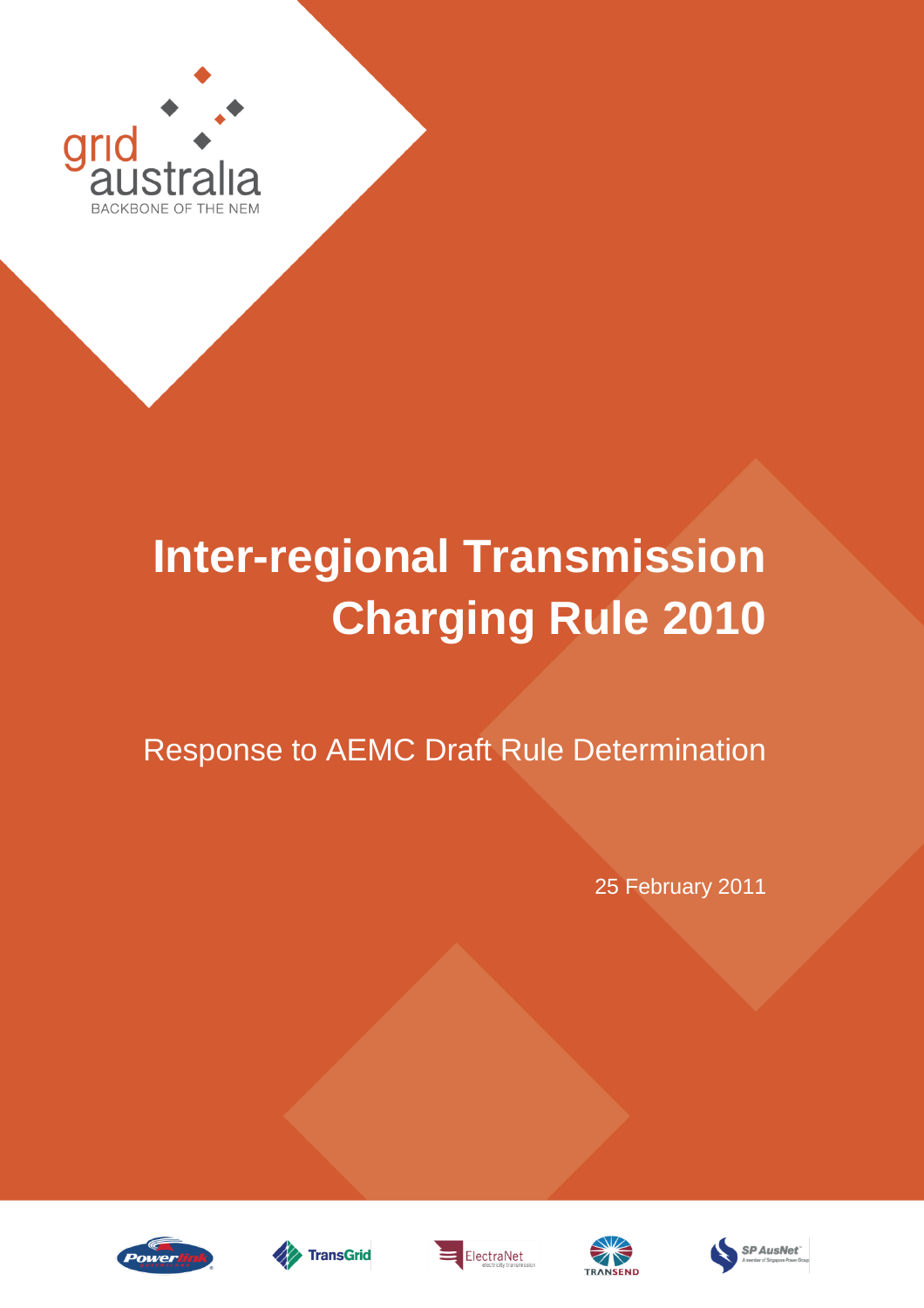

# **Table of Contents**

| 1. |     |                                                                    |  |
|----|-----|--------------------------------------------------------------------|--|
| 2. |     |                                                                    |  |
| 3. |     |                                                                    |  |
|    | 3.1 | The inclusion of the postage stamped components of prescribed      |  |
|    | 3.2 | The passing through of significant state based taxes and levies to |  |
|    | 3.3 | The ability to achieve the proposed commencement date of 1 July    |  |
|    | 3.4 |                                                                    |  |
|    | 3.5 | Aspects of the unders and overs mechanism for inter-temporal       |  |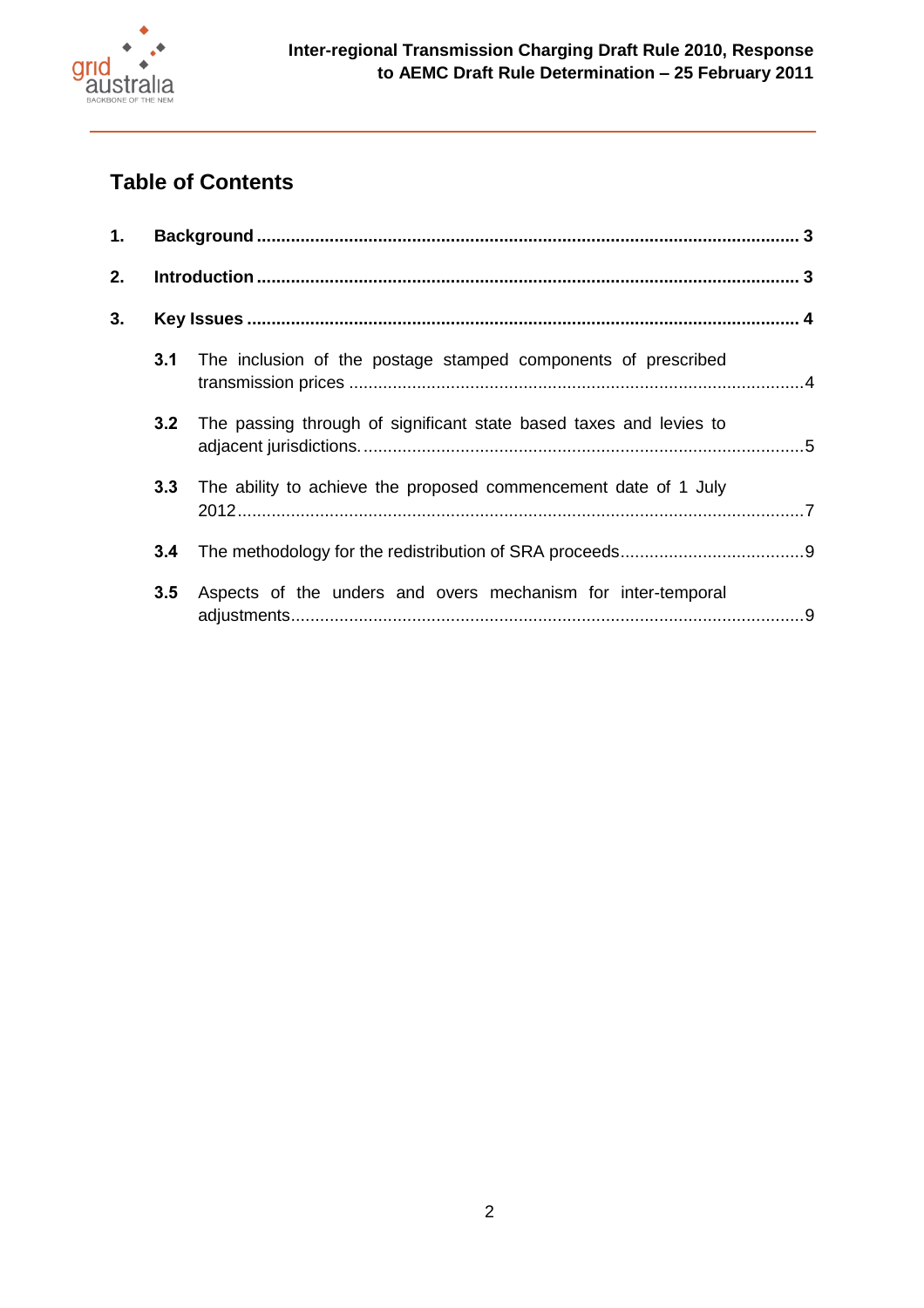

# <span id="page-4-0"></span>**1. Background**

Grid Australia makes this submission in response to the AEMC's Inter-regional Transmission Charging Draft Rule Determination.

Grid Australia and its members have participated in the development of the NEM transmission pricing arrangements since their inception. Grid Australia has actively engaged with the AEMC and policy makers to ensure that the proposed inter-regional transmission charging regime is able to be practically implemented.

Consistent with its previous submissions Grid Australia supports the implementation of a load export charge based on the locational component of prescribed transmission prices.

# <span id="page-4-1"></span>**2. Introduction**

Grid Australia acknowledges the changes made in the draft rule determination which address many of the concerns highlighted in the previous phase of this consultation. Of particular note is the decision to maintain a principles based approach to transmission pricing with the specific implementation issues to be dealt with by first amending the AER pricing methodology guideline and subsequently TNSP transmission pricing methodologies.

Notwithstanding this a number of key issues remain, which require attention prior to the making of the proposed Rule and these will be addressed in turn.

- The inclusion of the postage stamped components of prescribed transmission prices.
- The passing through of significant state based taxes and levies to adjacent jurisdictions.
- The ability to achieve the proposed commencement date of 1 July 2012.
- The methodology for the redistribution of settlement residue auction (SRA) proceeds to customers on a locational basis.
- Aspects of the unders and overs mechanism for inter-temporal adjustments.

Grid Australia would welcome the opportunity to work with the AEMC on specific aspects of the draft Rule prior to the final determination.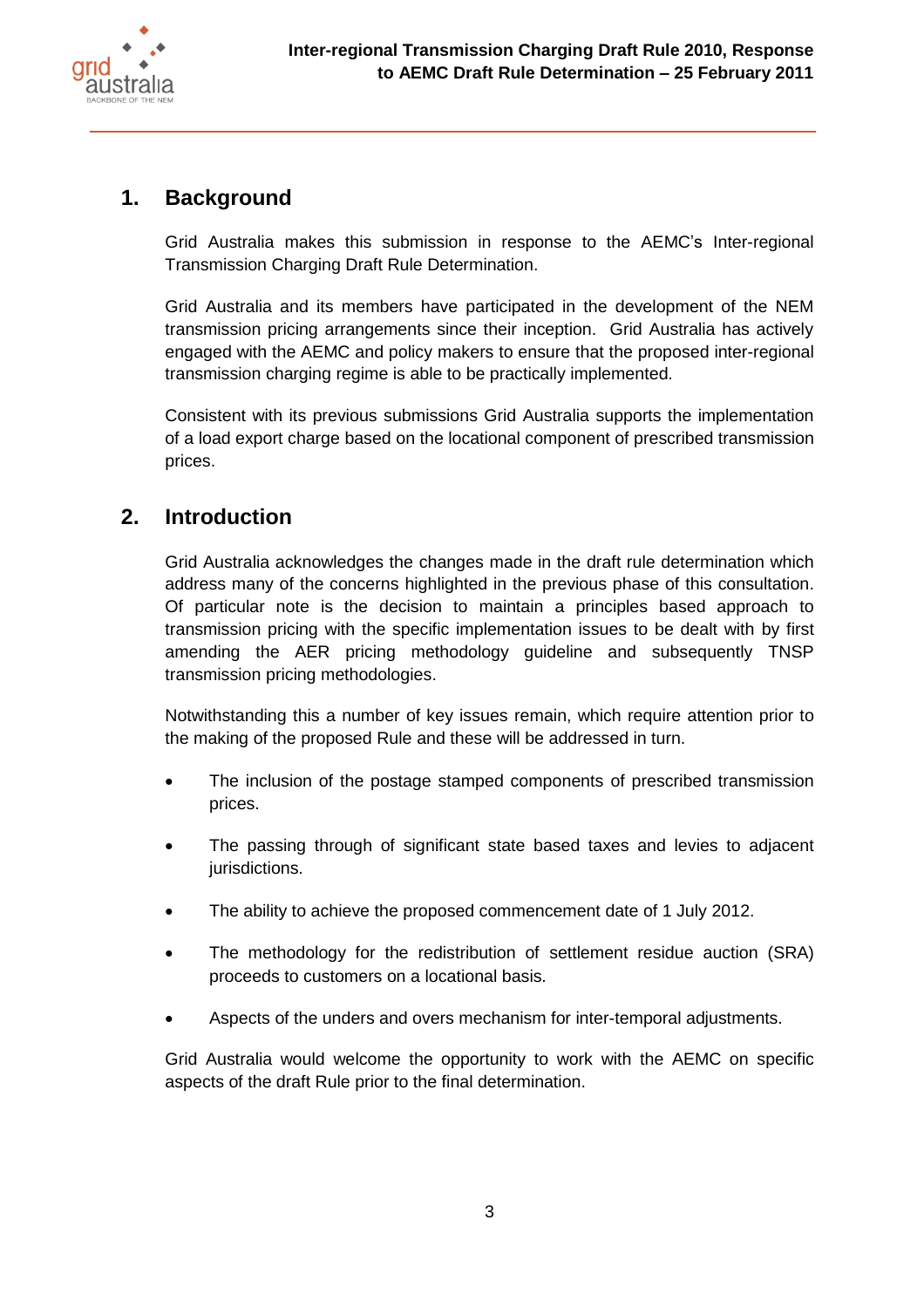

# <span id="page-5-0"></span>**3. Key Issues**

# <span id="page-5-1"></span>**3.1 The inclusion of the postage stamped components of prescribed transmission prices**

Inconsistent with the economic efficiency principles of the NEM

Grid Australia remains firmly of the view that the load export charge should be based on the locational component of prescribed transmission services only. As noted in our previous submission, inclusion of the postage stamped components, as currently proposed, is likely to result in the importing regions contributing significantly beyond the long run marginal cost of the existing and new transmission assets supporting inter-regional flows. This is inconsistent with the economic efficiency principles that underpin the National Electricity Objective.

As noted in our previous submission, the postage stamping mechanism was intended to provide the least economically distorting means for recovering the non-locational costs associated with delivery of the relevant services. It was not intended to allow the recovery of costs that had only a tangential (or zero) nexus with the use of the adjoining region's transmission system assets, particularly if this resulted in the charges paid by importing customers in one jurisdiction being materially higher than those faced by customers in the exporting jurisdiction.

Doing so would run counter to the purpose of having an interconnected national market and ignore the significant benefits accruing to customers in the exporting region provided by the relevant system assets in the importing region. This includes the sharing of generation reserves and the additional frequency control ancillary services (FCAS) made possible by interconnection. Another benefit is the additional spinning reserve available to manage low system inertia, conditions more applicable to the South Australian and Victorian regions due to their higher proportion of wind generation.

# Significant volatility due to highly variable energy flows

One of the benefits of the Basslink interconnector between Victoria and Tasmania was to 'drought-proof' Tasmania due to its heavy reliance on local hydro generation. Energy flows across Basslink between 2008-09 (a drought year in Tasmania) and 2009-10 (a non-drought year) reveal the significant volatility of flows across this interconnector, in this case caused by drought. As noted in the following table, between 2008-09 and 2009-10 the energy exported from Tasmania increased nine fold while the energy imported into the State fell by a third.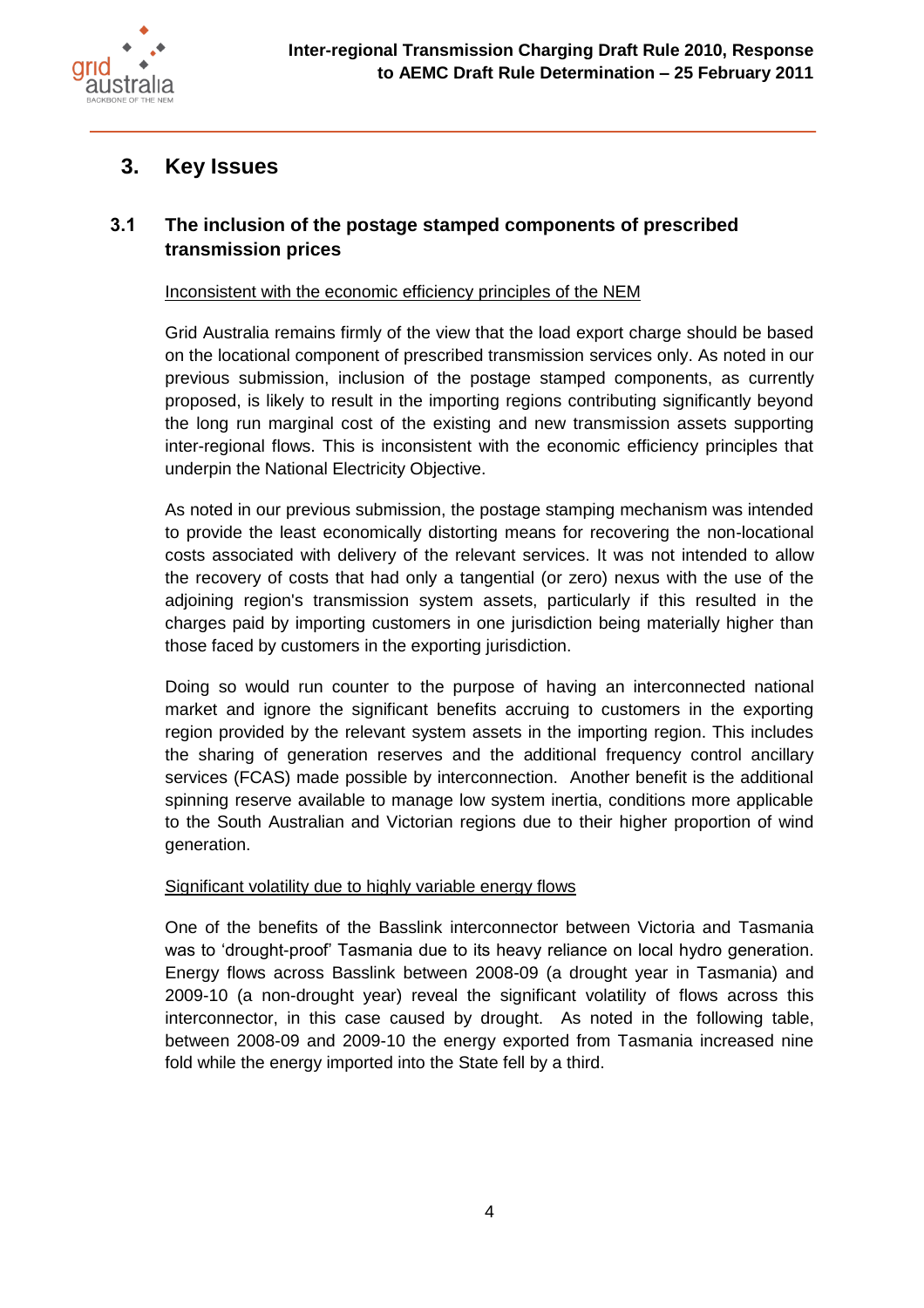

|                      | 2008-09     | 2009-10     |
|----------------------|-------------|-------------|
| Tasmania to Victoria | ∣ 79.1 GWh  | 711.5 GWh   |
| Victoria to Tasmania | 2,645.5 GWh | 1,796.1 GWh |

Consistent with the treatment of the notional interconnectors as load connection points the postage stamped components of the export charge will be based on the energy flows on, rather than the capacity of, the interconnectors. This is due to the load factor of the interconnectors which will be below the median for loads in each region.

The result of this approach will be significant volatility in the postage stamped components of the export charge from year to year due to the high level of variability in interconnector flows. It is not appropriate to deal with the volatility of the postage stamped components by requiring them to be charged on a capacity basis as this would significantly overstate the charge. The locational component will not exhibit this same level of volatility due to the way in which it is calculated.

This reinforces Grid Australia's concern that the inclusion of the postage stamp components in the load export charge will lead to significant volatility from year to year, which will have a material detrimental impact on customers. Modelling using the 2008-09 energy flows across Basslink indicates that an additional 7.8% in transmission charges would be recovered from Tasmanian customers for the load export charge, compared with a reduction of 0.2% if the 2009-10 energy flows were modelled – an 8% reversal arising from the inclusion of the postage stamp components.

# <span id="page-6-0"></span>**3.2 The passing through of significant state based taxes and levies to adjacent jurisdictions.**

During the analysis coordinated by Grid Australia for the AEMC it was noted that the prescribed common service charges being calculated by AEMO for the Victorian regime were significantly higher in proportion to the locational and non-locational components than was the case for the other NEM jurisdictions.

Subsequent to this analysis it became apparent that this significant increase in the common service charge from Victoria was due to the passing through of a significant state based tax to consumers via this component.

With respect to this tax we understand that:

• From 1997 to 2004, the Victorian Government imposed a charge (known as the 'Smelter Reduction Amount') by way of a levy on the wholesale electricity market in Victoria.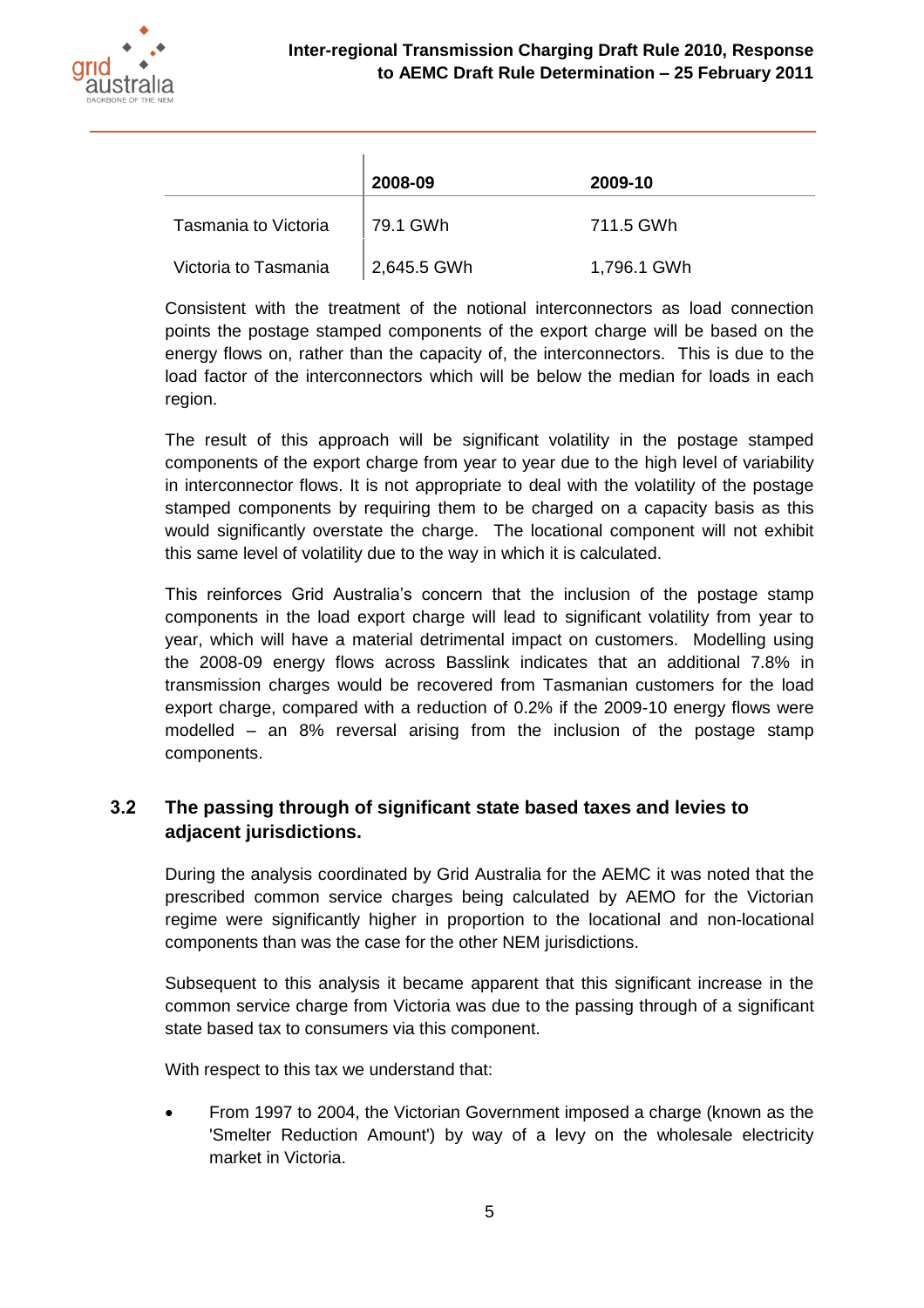

 $\overline{a}$ 

- In 2003, a subsidiary of Smorgon Steel instituted a High Court challenge to the validity of the Smelter Reduction Amount. As a result of the challenge (although, as we understand it, before any High Court ruling on the validity of the levy was made) the Victorian Government abolished the Smelter Reduction Amount. At the same time, the Victorian Government imposed a land tax on electricity easements owned by Transmission Network Service Providers in Victoria as a means of recovering the revenue foregone as a result of the abolition of the Smelter Reduction Amount.<sup>1</sup>
- In 2004 the Victorian Government amended the *Valuation of Land Act 1960* (Vic) and the *Land Tax Act 1958* (Vic) (which is now the *Land Tax Act 2005* (Vic)) to require electricity transmission companies to pay land tax on the transmission easements held by them (Easement Land Tax).
- The Easement Land Tax is currently being passed through to Victorian electricity consumers via charges for prescribed common transmission services. This pass-through amount was \$93 million in the 2010-11 financial year.
- Under the proposed inter-regional transmission charging regime, it is anticipated that approximately 20% of the Easement Land Tax could now be passed through to consumers in other NEM jurisdictions.

The passing through of this or other significant state based taxes to customers in adjacent regions is inappropriate. The inclusion of taxes such as the Easement Land Tax in the charges which are to be re-allocated in accordance with the proposed inter-regional transmission charging regime would, in fact, result in consumers in other States cross-subsidising customers in Victoria, for a portion of a Victorian based revenue raising measures which is unrelated to the transmission of electricity within Victoria.

Perversely the introduction of a proposed inter-regional transmission charging regime which re-allocates a portion of the Transmission Land Tax to consumers located outside of Victoria would actually decrease the costs which would otherwise be payable by a consumer who chooses to locate its business/load in Victoria.

It could be argued that the Easement Land Tax is not a cost which is reflective of efficient investment in electricity infrastructure. It is a tax which was explicitly introduced by the Victorian State Government as a replacement source of revenue and is required for reasons unrelated to the transmission of electricity within Victoria.

<sup>1</sup> A media release from the then Premier of Victoria dated 24 March 2004 explicitly linked the abolition of the Smelter Reduction Amount with the imposition of land tax on TNSP owned easements.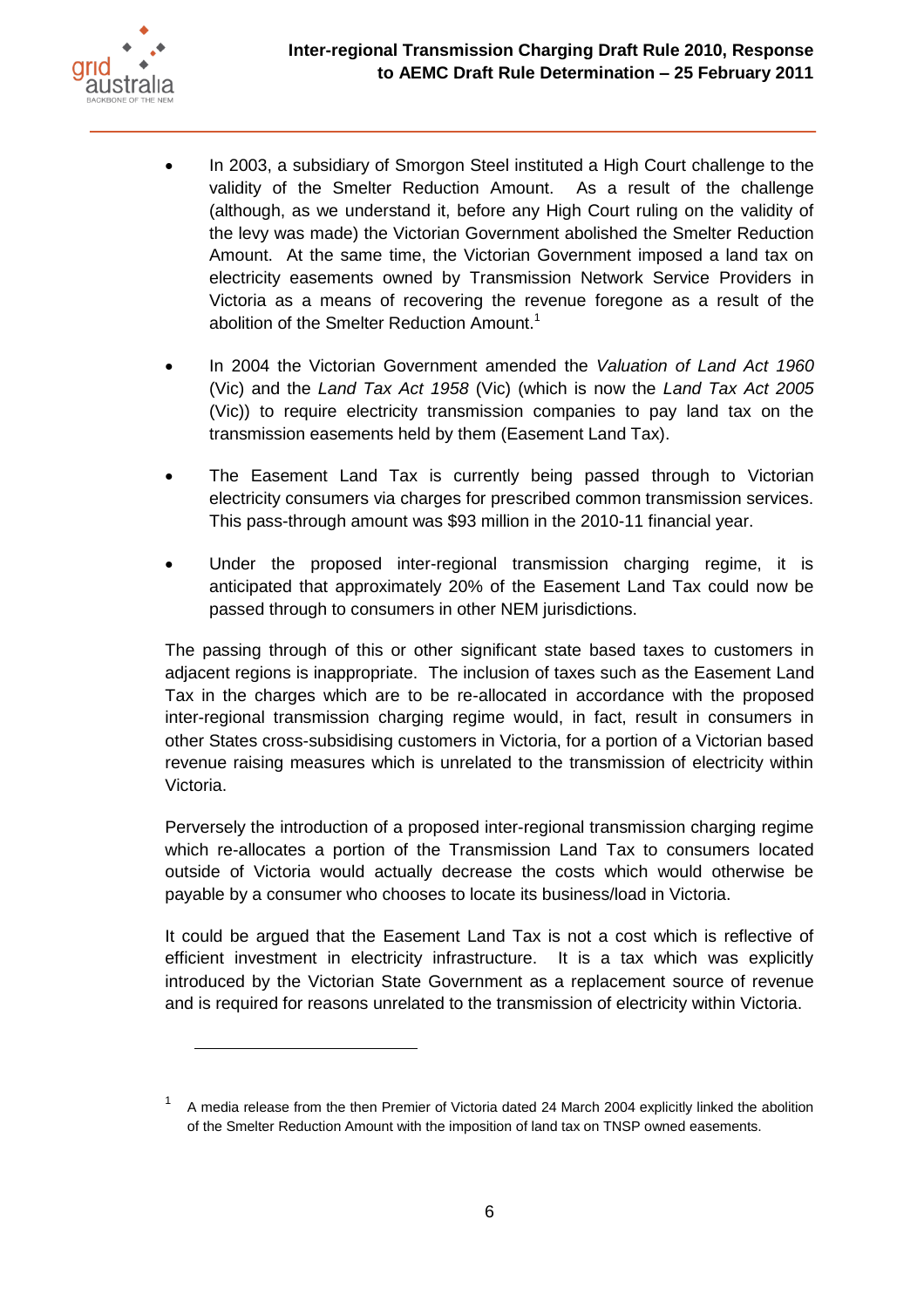

By passing a portion of that tax through to consumers located outside Victoria, the proposed inter-regional transmission charging regime is actually making it more attractive (in theory) to locate a load in Victoria. This is not an efficient locational signal.

Grid Australia would argue that, while it is not an efficient cost, it is a cost which is incurred by the relevant TNSP in that jurisdiction which must be recovered solely from customers of that jurisdiction.

Grid Australia proposes that:

- significant State based taxes (such as the Easement Land Tax) should be identified as 'operating and maintenance costs' incurred in the provision of prescribed common transmission services and excluded from the aggregate annual revenue requirement (AARR) in accordance with clause 6A.22.1(2) of the Rules;
- the AER pricing methodology guideline be required to define a practical threshold to assess the materiality of state based taxes and charges and that pricing methodologies be required to address the treatment of these taxes and charges; and
- charges for prescribed common transmission services should not form part of the proposed inter-regional transmission charges.

Removing significant State based taxes and charges from costs which are to be allocated under the proposed inter-regional transmission charges regime would not prevent a TNSP from recovering these fixed costs. All it would mean is that TNSPs would continue to recover these costs in the same manner as has applied to date, namely from customers in the jurisdiction or region which imposes the tax.

# <span id="page-8-0"></span>**3.3 The ability to achieve the proposed commencement date of 1 July 2012**

### The AER and TNSPs ability to implement

Grid Australia notes the AEMC decision to maintain a principle based approach to transmission pricing with the specific implementation issues to be dealt with by amending first, the AER pricing methodology guideline and subsequently, the pricing methodologies of the TNSP's.

Grid Australia is however concerned that the commencement date of 1 July 2012 specified in the draft rule significantly underestimates the complexity of the task of introducing the inter-regional transmission charging regime.

Further, it does not leave sufficient time for a considered approach to the amendment of the pricing guideline by the AER, or the development and review of the associated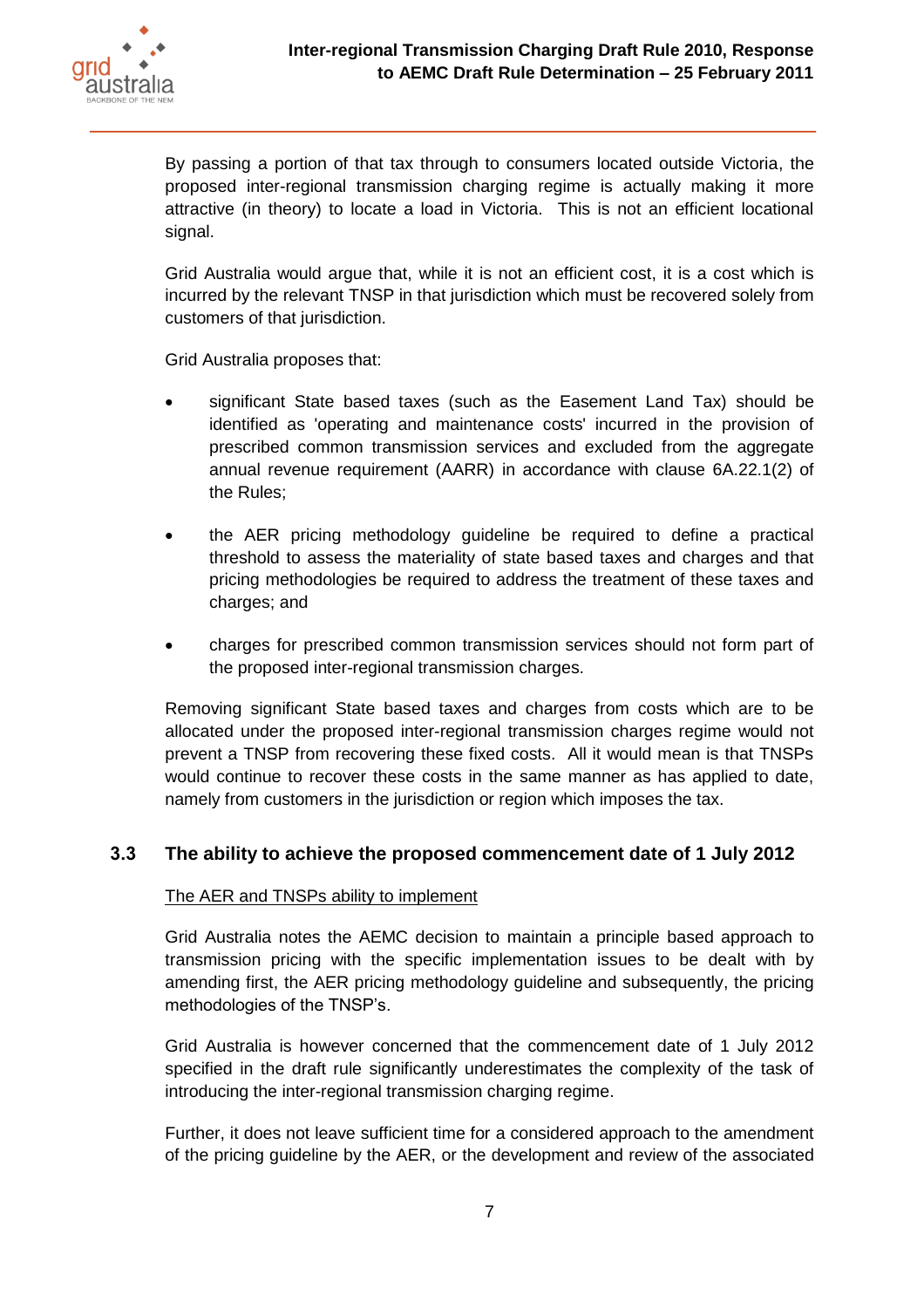

pricing methodologies and pricing models by the TNSP's. For example, Grid Australia considers that it is important to ensure that the revised Pricing Guideline does not contain any unintended consequences and to the extent practicable, enables all TNSPs to be subject to the same Guideline.

The task presented to the AER and TNSPs is significant and will require extensive consultation and review. This must be followed by modifications to the current TNSP pricing methodologies to facilitate introduction of the inter-regional charging regime.

### Queensland specific considerations

Powerlink commences its pricing process in December of each year, with final prices required to be released to DNSPs in mid-March of the following year under connection and access agreements.

Grid Australia notes that the draft Rule specifies that:

- the AER will be required to amend the Pricing Methodology Guidelines to give effect to the inter-regional transmission charging provisions by 26 August 2011;
- Powerlink is required to submit its proposed updated Pricing Methodology by 28 October 2011; and
- the AER's final decision on the revised Pricing Methodologies put forward by each TSNP is to be published no later than 60 business days later, i.e. end January 2012.

Based on the tight 6-week timeframe proposed in the draft Rule (between end January 2012 and mid-March 2012) and the necessary pricing preparations that must be undertaken to establish prices for the forthcoming year under the existing arrangements, Powerlink will not be able to complete its pricing process based upon the updated Pricing Methodology. Consequently, from a practical perspective, Powerlink will not be able to implement the updated methodology which incorporates the inter-regional transmission charging amendments until the following year (i.e. 2013/14 instead of the AEMC's proposed 2012/13).

Grid Australia proposes a universal commencement date for implementation of the Rule change of 1 July 2013, achieving a consistent approach across the NEM.

### Impact of Powerlink transitional provisions

Under the Rules (11.6.12 Powerlink transitional provisions) Powerlink remains subject to the old Chapter 6 pricing arrangements for the current transitional regulatory period (1 July 2007 to 30 June 2012). That is, Powerlink is not required to have an approved Pricing Methodology under Chapter 6A of the Rules in place until its next regulatory period (1 July 2012 to 30 June 2017) , which would require submission of Powerlink's proposed Pricing Methodology in May 2011 as part of its Revenue Proposal.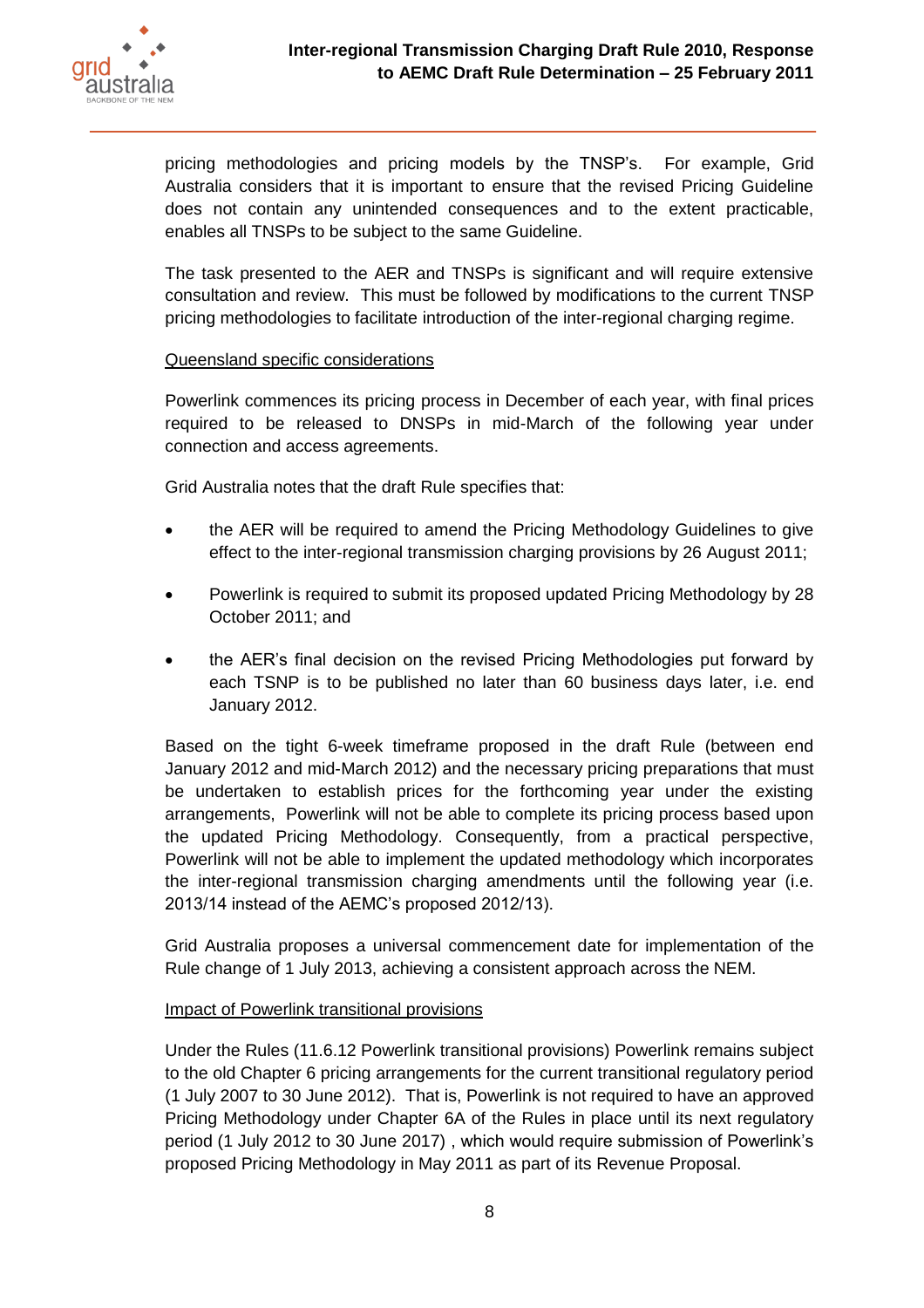

The draft Rule requires Powerlink to submit its proposed updated Pricing Methodology by 28 October 2011, and the AER to publish a final decision on the revised methodology no later than 60 business days later, i.e. end January 2012.

Under the current Rules, the AER is required to consider Powerlink's proposed Pricing Methodology as part of Powerlink's revenue determination. However, as the draft rule allows for Powerlink's proposed Pricing Methodology to be submitted after the Revenue Proposal in a timeframe consistent with other TNSPs, Grid Australia considers it would be appropriate that the AER be exempted from producing a determination or final decision on Powerlink's Pricing Methodology as part of Powerlink's upcoming Revenue Determination process should this be required.

# <span id="page-10-0"></span>**3.4 The methodology for the redistribution of SRA proceeds**

Grid Australia notes that the wording of draft Rule 6A.23.3(ca)(2)(i)(B) does not appear consistent with the intent expressed by the Commission in section 5.4.5 of the draft Rule determination.

The draft Rule specifies that the locational component is simply adjusted for SRA proceeds while the draft Rule determination suggests that the SRA proceeds would be redistributed to customers in a manner consistent with the current Rule namely on the basis of their estimated proportionate use of the interconnector assets within their region via CRNP.

As noted in our previous submission we believe the draft Rule provision as written can be readily implemented. We are, however, unaware of a proven methodology which would allow for the redistribution of the SRA proceeds to customers within the region via the CRNP which is suggested in the draft Rule determination.

It is therefore suggested that the intent of this Rule should be clarified in the Final Determination. Grid Australia proposes that the methodology for the redistribution of SRA proceeds be required to be addressed in TNSP pricing methodologies.

# <span id="page-10-1"></span>**3.5 Aspects of the unders and overs mechanism for inter-temporal adjustments**

Under the current pricing provisions of chapter 6A adjustments for under and over recovery of the MAR is via the non-locational component with the amount to be adjusted at an interest rate approved by the AER<sup>2</sup>.

 $2^2$  Definitions of 'over-recovery amount' and 'under-recovery amount' from Chapter 10 of the Rules.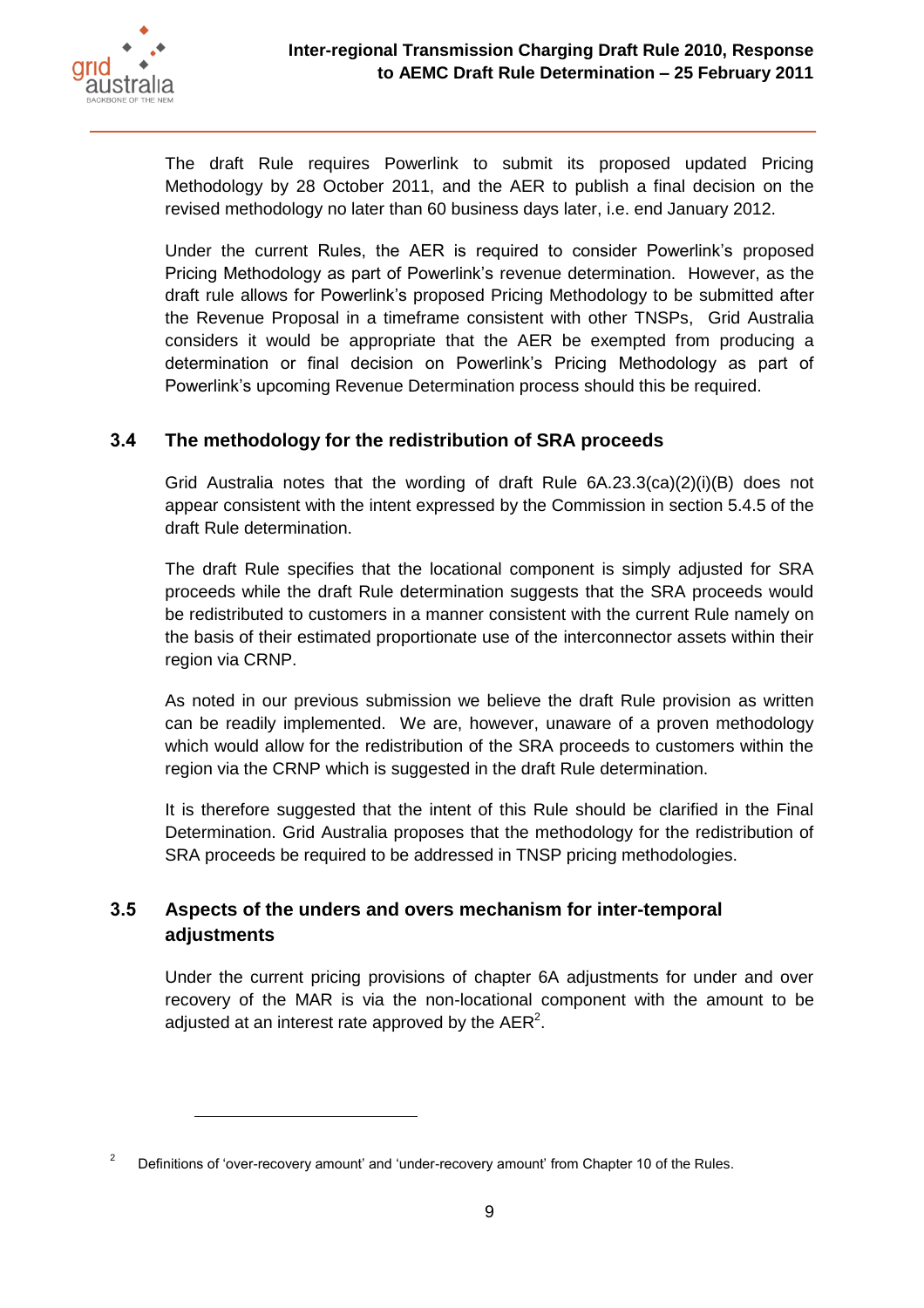

The draft Rule proposes significant changes to the methodology for dealing with unders and overs in order to quarantine those arising from customer payments from those arising from load export charges. It appears that the unders and overs arising from customer charges will continue to be adjusted at an interest approved by the AER while those arising from export charges will be grossed up by WACC.

This creates a clear inconsistency between the two components. More generally, Grid Australia believes that the level of prescription in the draft Rule in this area is excessive and that aspects of this provision would be better dealt with in the pricing methodology guidelines and the pricing methodologies.

For consistency, the interest rate for grossing up the unders and overs arising from the load export charge should not be specified in the Rules but should be in aligned with the interest rate specified currently for over and under recovery of the MAR.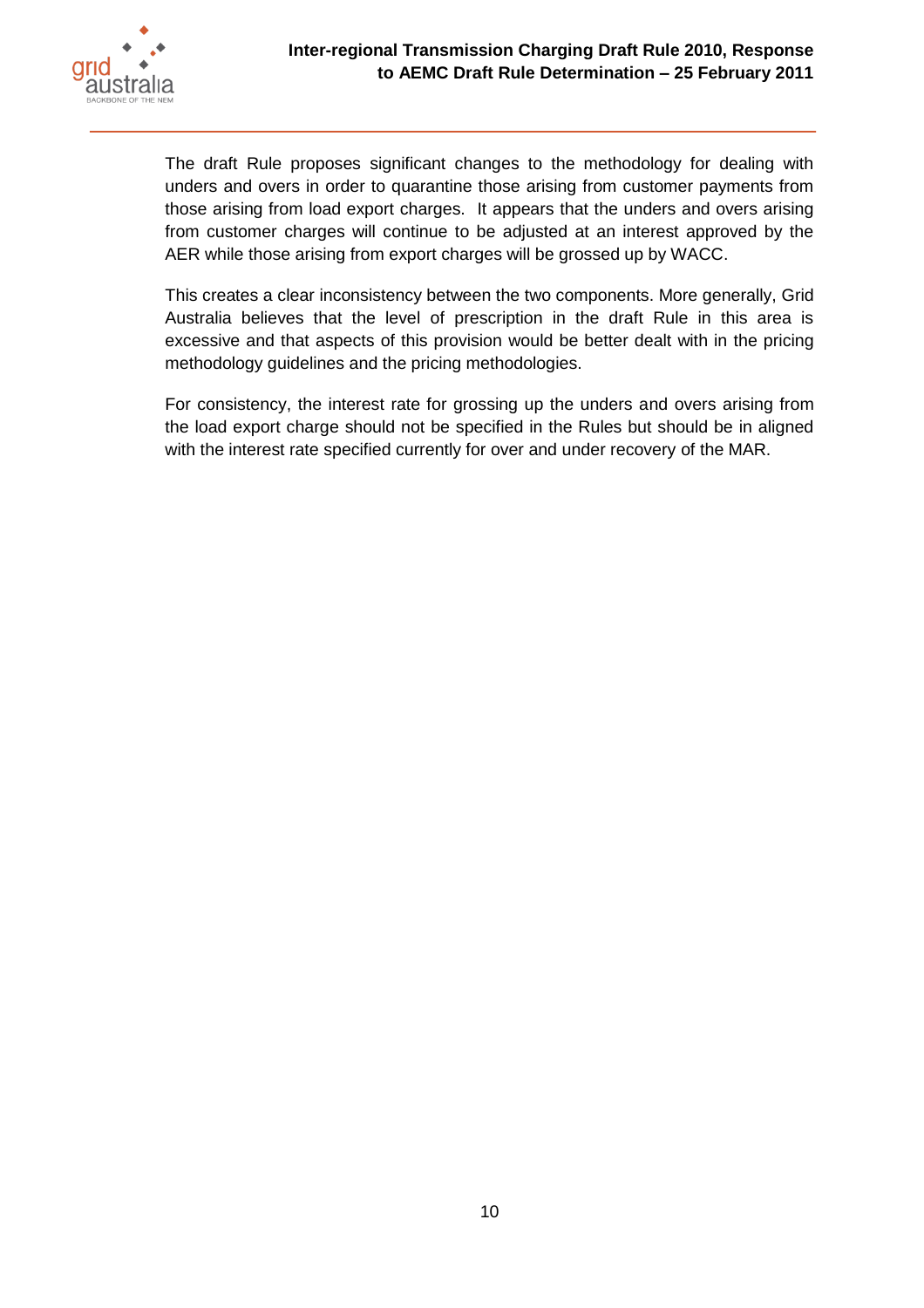# **Draft National Electricity Amendment (Inter-Regional Transmission Charging) Rule 2010**

# **Drafting Comments**

## 1. **Clause 6A.1.1(h)**

1.1 The terms 'inter-regional' and 'transmission services' should be italicised if the AEMC is intending to refer to these terms as defined in Chapter 10 of the *Rules*.

## 2. **Clause 6A.22.1(c)**

- 2.1 Is the reference to 'that *regulatory year*' in paragraph (c) intended to be a reference to the *regulatory year* to which the *maximum allowed revenue* relates or the *regulatory year* prior to the *regulatory year* to which the *maximum allowed revenue* relates?
- 2.2 It appears from clause 6A.23.3 (ca) (2) and (5) that this adjustment is referring to the *regulatory year* to which the *maximum allowed revenue* relates. However, clauses 6A.23.3 (ca) (2) and (5) and clause 6A.29A.4 refer to estimated amounts that will be payable.
- 2.3 The use of the expression 'paid and received' suggests that the adjustment is based on amounts paid or received during the *regulatory year* preceding the *regulatory year* to which the *maximum allowed revenue* relates.

### 3. **Clause 6A.23.3(c)**

3.1 The first reference to '*locational component*' and '*non-locational component*' in paragraphs (1) and (2) respectively should not be italicised. This is consistent with the new definitions added to Chapter 10 of the *Rules*.

# 4. **Clause 6A.23.3(c) & (a)**

1

- 4.1 The reference to 'interconnected' in the third line of paragraph (1) should be italicised.
- 4.2 We believe that paragraph (1) would benefit from being redrafted in the following manner:

'The *locational component* is to be allocated to:

- (i) *transmission network connection points* of *Transmission Customers* on the basis of the estimated proportionate use of the relevant *transmission system* assets by each of those *Transmission Customers*; and
- (ii) *Transmission Network Service Providers* in *interconnected regions* (other than *Market Network Service Providers<sup>1</sup>* ) on the basis of the estimated proportionate use of the *transmission system* asset for

 $<sup>1</sup>$  It appears that this is what is intended based on the drafting in subsequent clauses.</sup>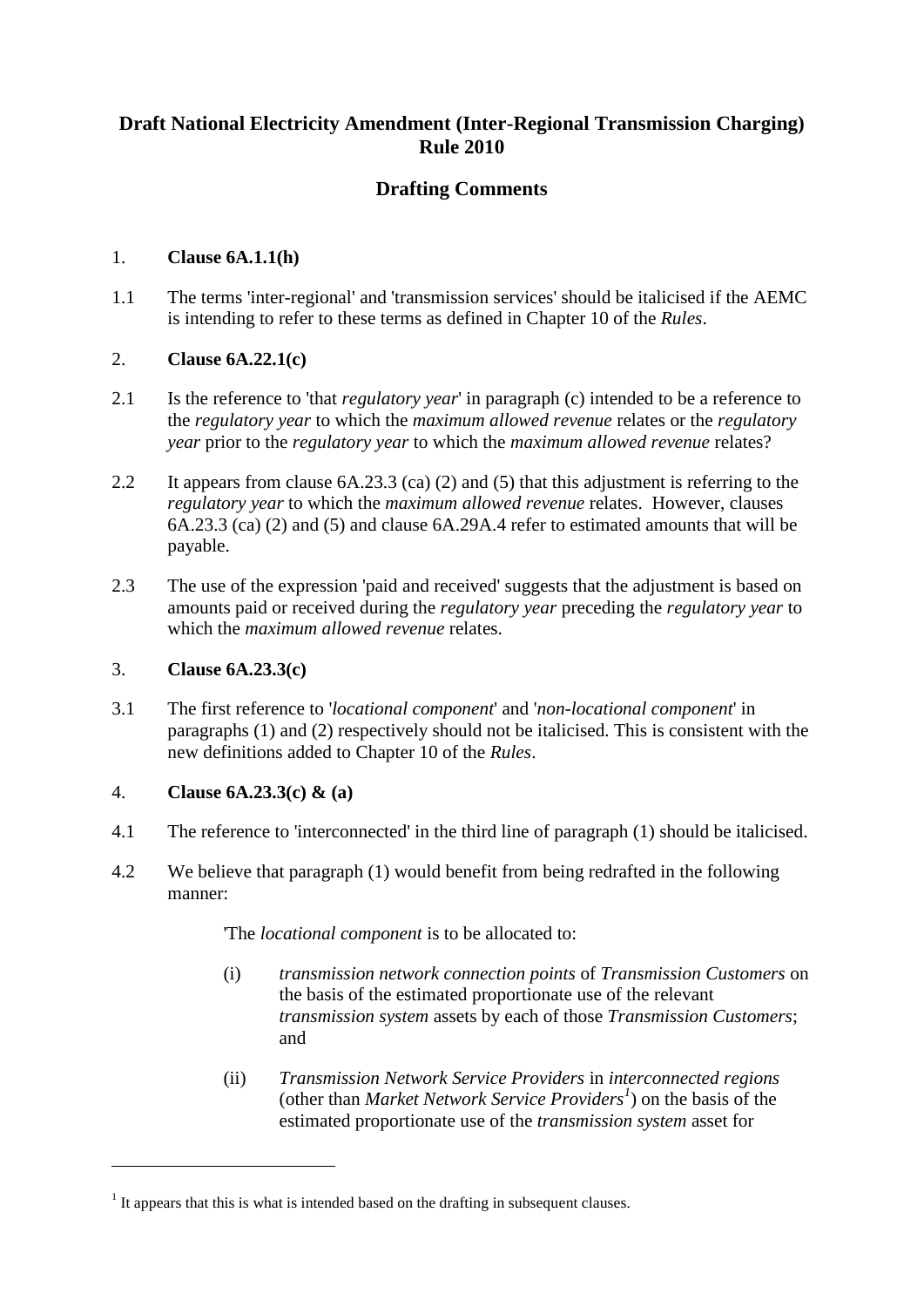electricity delivered to that *Transmission Network Service Providers Transmission System*.

The *CRNP Methodology* and *modified CRNP Methodology* represents two permitted means of estimating proportionate use for the purposes of this paragraph (ca).'

- 4.3 The second reference to *interconnected* in clause 6A.23.3(ca)(3) should be italicised.
- 4.4 Is it intended that all *Transmission Network Service Providers* (including *Market Network Service Providers*) should be allocated a postage stamp proportion of the *non-locational component*? This is suggested by the current drafting of paragraphs (ca)(3) and (4). In paragraph (3), *Market Network Service Providers* are specifically excluded from the allocation of the *locational component*. These words are not repeated in paragraph (4).
- 4.5 The reference to 'other' in paragraph  $(ca)(5)(i)(B)$  should be deleted because there is only one form of *over-recovery amount* or *under-recovery amount*. The reference to 'other' confuses this concept with the adjustment for overs and unders in accordance with clause  $6A.23.3(g)$ .
- 4.6 Is the reference in paragraph 3(i) to '*transmission network connection points*' of *Transmission Network Service Providers* intended to be a reference to each *transmission network connection point* between a *Transmission Customer* and the relevant *Transmission Network Service Provider's transmission system*?
- 4.7 The reference to 'interconnected' in paragraph 3(i) should be italicised.

# 5. **Clause 6A.23.3(g)**

- 5.1 We understand that the adjustment for over and under recovery is in respect of Year t. However, the relevant adjustment will take place prior to the end of Year  $t - 1$ .
- 5.2 Is it intended that the '…actual amount payable or receivable for a service in Year t 1' is to be determined by reference to actual receipts or estimated receipts?
- 5.3 We note that in paragraph (3) the reference to 'distribution determination' rather than '*transmission determination*'.
- 5.4 In any event the words in clause  $6A.23.3(g)(3)$  should be replaced by the words "grossed up on the basis of the interested rate approved by the AER for any *overrecovery amount* or *under-recovery amount.*"

### 6. **Clause 6A.23.4**

- 6.1 The terminology used in paragraph (d) should be consistent with the terminology listed in paragraph (b).
- 7. Clause 6A.24.1 Pricing methodology generally
- 7.1 That this clause be amended to require that pricing methodologies to "address the identification and treatment of those taxes and charges which exceed the materiality threshold established in the pricing methodology guideline."